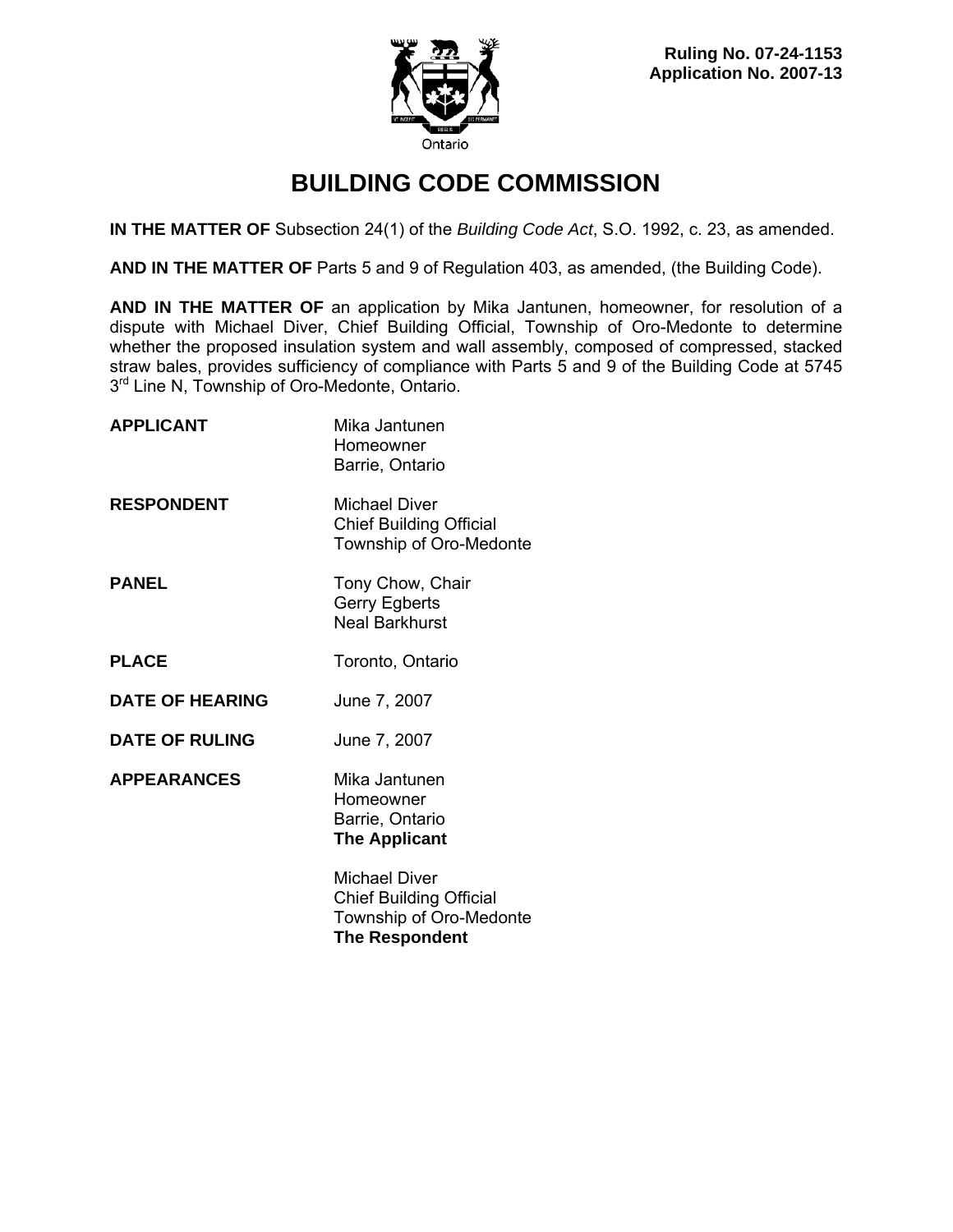### **RULING**

## **1. Particulars of Dispute**

The Applicant has applied for a permit under the *Building Code Act*, *1992*, to construct a two storey residential dwelling at 5745 3<sup>rd</sup> Line N, Township of Oro-Medonte, Ontario.

The subject dwelling, will have a building area of approximately 130  $m^2$ , and will be constructed using combustible material. The floor of the first storey of the structure will be supported by slab on grade, as the dwelling will not include a basement level. The floor plan shows the dwelling to be rectangular in shape with the first storey containing the main living area, including kitchen, bathroom, living room and a bedroom. The second storey, containing an open concept loft, is only partially finished with the remainder of the area being open to the storey below. The roof of the dwelling projects 1.8 m beyond the north and south walls and 1.2 m beyond the gable ends (east and west walls) of the subject dwelling.

The dwelling will be framed using post and beam members for the structural integrity of the building. The exterior walls of the dwelling are proposed to be "filled in" with compressed, stacked straw bales between the structural post and beam members.

The proposed wall assembly will be constructed using compressed, stacked straw bales with a plastic polypropylene mesh installed on both the interior and exterior surface. The plastic mesh will be stitched to the straw bales using polypropylene twine. Three layers of stucco, a base coat, a scratch coat and a finish coat, will be applied directly to the plastic mesh on both the interior and exterior surfaces of the straw bales. The outermost coat will be smoothed to a finished texture. A coat of water based casein paint will be applied to the interior walls whereas the exterior surface of the straw bale assembly will include a water repellent paint on top of the three layers of stucco.

The issue at dispute between the parties involves whether the Applicant's proposal to use a compressed, stacked straw bale wall assembly in the construction of a new two storey, Group C – residential dwelling provides sufficiency of compliance with the Building Code. In particular, whether the proposed straw bale wall system will sufficiently comply with the provisions pertaining to environmental separators, such as thermal insulation, dampproofing, flashing, air barriers, vapour barriers and interior and exterior finishes.

## **2. Provisions of the Building Code in Dispute**

## **Part 5 - Wind, Water and Vapour Protection**

(Please see Part 5 of the Building Code)

## **Part 9 - Housing and Small Buildings**

(Please see Part 9 of the Building Code)

### **3. Applicant's Position**

At the commencement of the hearing, the Applicant submitted that he was unclear as to the technical provisions of the Code that were in dispute by the municipality. He claimed that his building permit has not been approved because the Chief Building Official is "not comfortable with straw bale construction". He further claimed that the municipality would only permit him to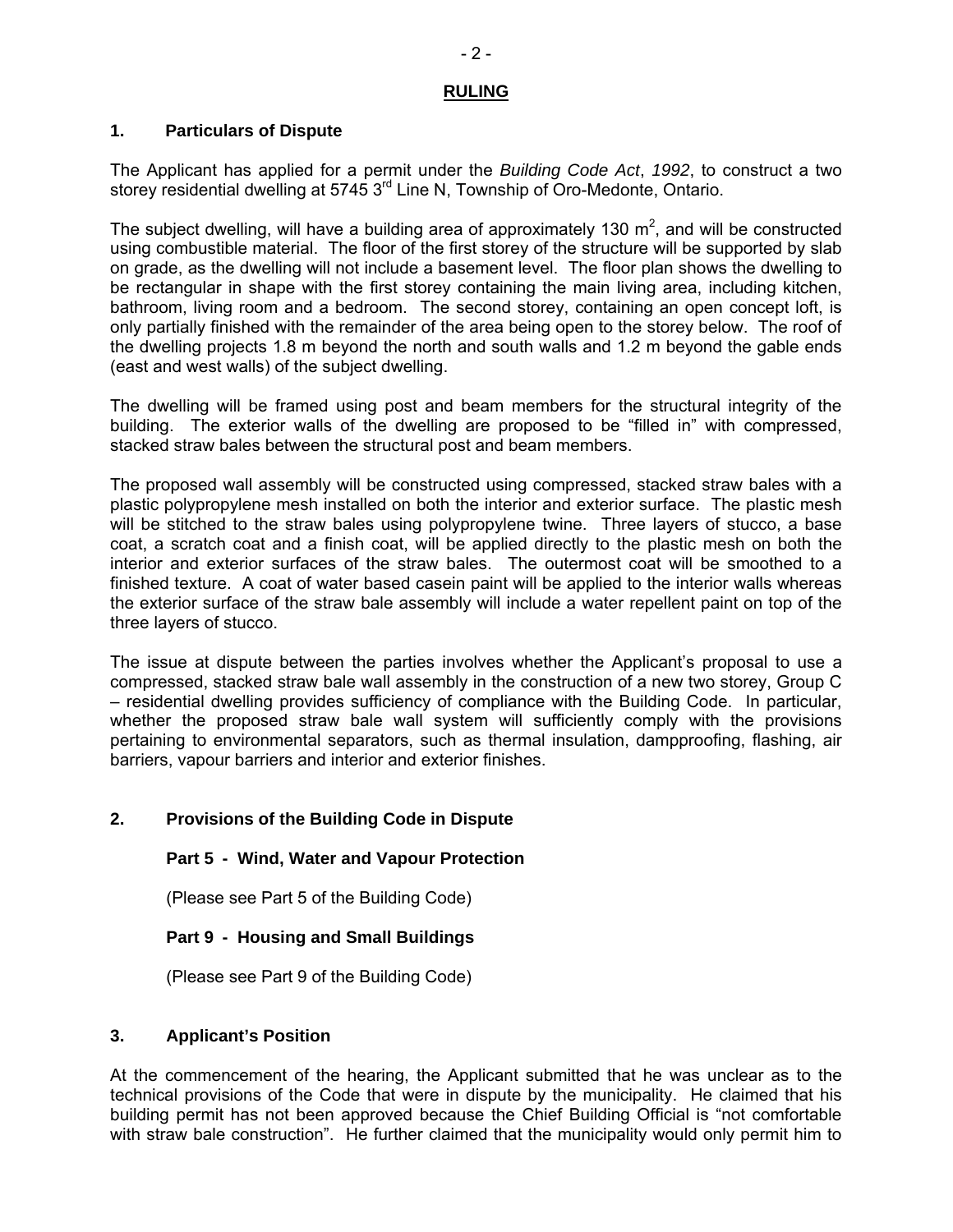construct a one storey building using straw bale construction provided that he complied with the conditions listed in a previous Building Code Commission ruling, issued in 1999 for a property in Mississauga. He maintained that he is unclear as to why the Chief Building Official would permit the use of straw bale as in-fill insulation in the construction of a one storey dwelling but not a two storey dwelling.

The Applicant stated that he has tried to address what he believes may be the provisions of the Code that are in dispute. He agreed that, as the use of straw bales is not prescribed by the Building Code, the building is required to be designed to Part 4 of the Code. He advised that he has engaged a professional engineer for the structural design of the building and therefore he believes that the building will be in conformance with Part 4 of the Building Code. He submitted that he believes that all other building systems and components will be in compliance with the respective provisions of Part 9 of the Code. He indicated that it his assumption that the main areas of concern regarding his proposed construction pertain to wind, water and vapour protection.

In this regard, the Applicant, with the assistance of his consultants, addressed the areas of Code pertaining to thermal insulation, dampproofing, flashing, air barriers, vapour barriers, exterior finishes and interior finishes.

The Applicant submitted that Section 9.13. of the Code outlines the provisions for dampproofing, however, he suggested that, as set out in Article 9.13.1.1., these provisions only apply to foundation walls below ground level of buildings. He further suggested that, since the proposed dwelling does not include a basement, dampproofing is not an issue. Similarly, he advised that the flashing installed on the subject dwelling will comply with Subsection 9.27.3. of the Code.

With respect to thermal insulation, the Applicant argued that, since the municipality would approve the use of straw bales as in-fill insulation for a one storey building, there is no difference in the thermal resistance value of straw bales used as insulation for a second storey. Further, he reported that the thermal resistance value attributed to compressed straw bales exceeds the minimum values required by the Building Code. He elaborated by saying that Table 9.25.2.1. of the Code requires a minimum thermal resistance of 3.00 RSI (R17) for the exterior walls of the subject dwelling. He declared that compressed straw bales provide a thermal resistance between 6.16 RSI (R35) and 7.04 RSI (R40), which not only exceeds the minimum requirements of the 1997 Building Code but also exceeds the minimum required by the 2006 Building Code.

The Applicant and his consultants addressed the Code requirements pertaining to air barriers, vapour barriers, exterior finishes and interior finishes. He maintained that a straw bale wall assembly, while not the same as a conventional wall assembly, provides an equivalent level of performance. He stated that layers of stucco and paint applied to the straw bales serve to provide the requisite air and vapour control outlined in the Building Code. He stressed that straw bale walls allow for a significant amount of safe moisture storage within the assembly.

It was the submission of the Applicant that the composition of the straw bale wall assembly, with the various finishes as described, meets the intent of the Building Code. He added that the roof projection of the dwelling provides additional protection for the exterior walls and will assist in preventing water from entering the wall assembly from the outside.

In summary, the Applicant reiterated that it is his belief that the proposed straw bale wall assembly will sufficiently comply with the intent of the prescriptive Part 9 requirements of the Building Code.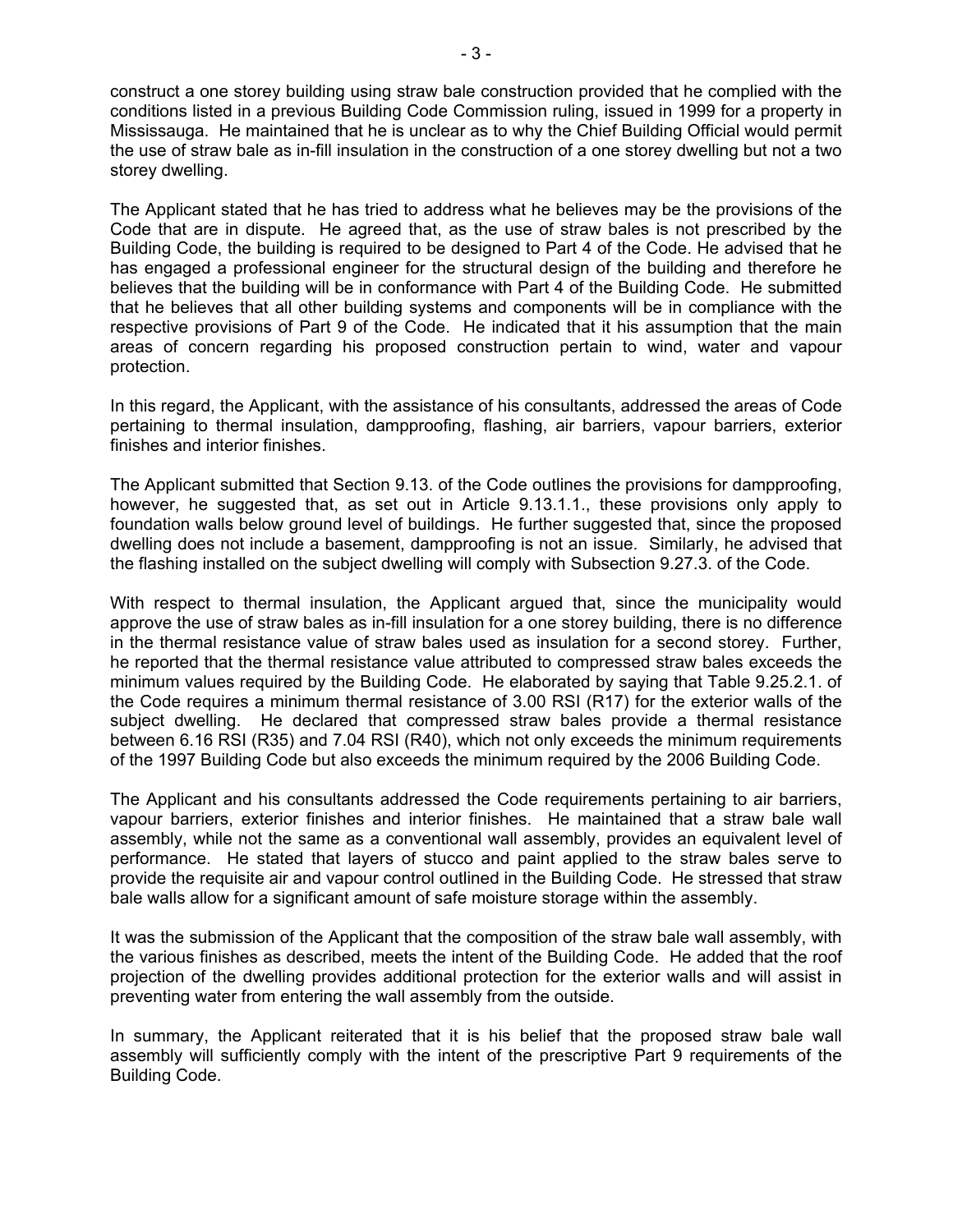#### **4. Respondent's Position**

The Respondent submitted that straw bale construction, such as is proposed by the Applicant, is not prescribed in the Building Code. He further submitted that in reviewing the proposal he looked to a previous ruling of the Building Code Commission for guidance. As such, he indicated that he advised the Applicant that he would accept the proposed construction provided that the Applicant adhered to all of the conditions listed in the previous ruling. He pointed out that the subject proposal contemplates construction of a two storey dwelling and that the previous BCC ruling included a condition that limited the construction to a one storey building.

In response to questions regarding which specific provisions of the Building Code were in dispute, the Respondent advised that the issues in dispute pertained to environmental separators. He confirmed that there was no issue regarding structural integrity of the building as the structure has been designed by a professional engineer in accordance with Part 4 of the Building Code.

The Respondent indicated that the Building Code does not address the use of straw bale construction and he was unable to accept the proposal as providing an equivalent level of performance as would be achieved by complying with the prescriptive requirements of the Code. He stressed that he is particularly concerned with protection against wind, water and vapour especially for the second storey of the dwelling.

In summation, the Respondent reiterated that as the Code does not address straw bale construction, he looked to the previous ruling of the Commission for guidance. He indicated that, as the Applicant would not agree to abide by the conditions associated with the previous ruling, he was unable to accept the proposal as, in his opinion, the proposal does not comply with the Building Code.

### **5. Commission Ruling**

It is the Decision of the Building Code Commission that the proposed insulation system and wall assembly composed of compressed, stacked straw bales provides sufficiency of compliance with Parts 5 and 9 of the Building Code at 5745 3<sup>rd</sup> Line N., Township of Oro-Medonte, Ontario, on condition that:

- a) A professional engineer, registered in the Province of Ontario, who has expertise in building science and in straw bale construction, shall provide his or her professional stamp on the drawings and details provided to the municipality and he or she shall oversee the construction of the subject building.
- b) The stucco finish applied to the exterior of the subject building shall be not less than 200 mm (7⅞ inches) above finished ground level.
- c) The flashing installed for the subject building shall comply with the requirements outlined in Subsection 9.27.3. of the Building Code.
- d) The caulking provided for the subject building shall comply with requirements outlined in Subsection 9.27.4. of the Building Code.
- e) The stucco used for the subject building shall comply with the requirements outlined in Subsection 9.28. of the Building Code, with the exception of Article 9.28.4.1., whereby, a 44 x 49 mm plastic polypropylene mesh (known as Cintoflex C) may be used as stucco lath for the subject building.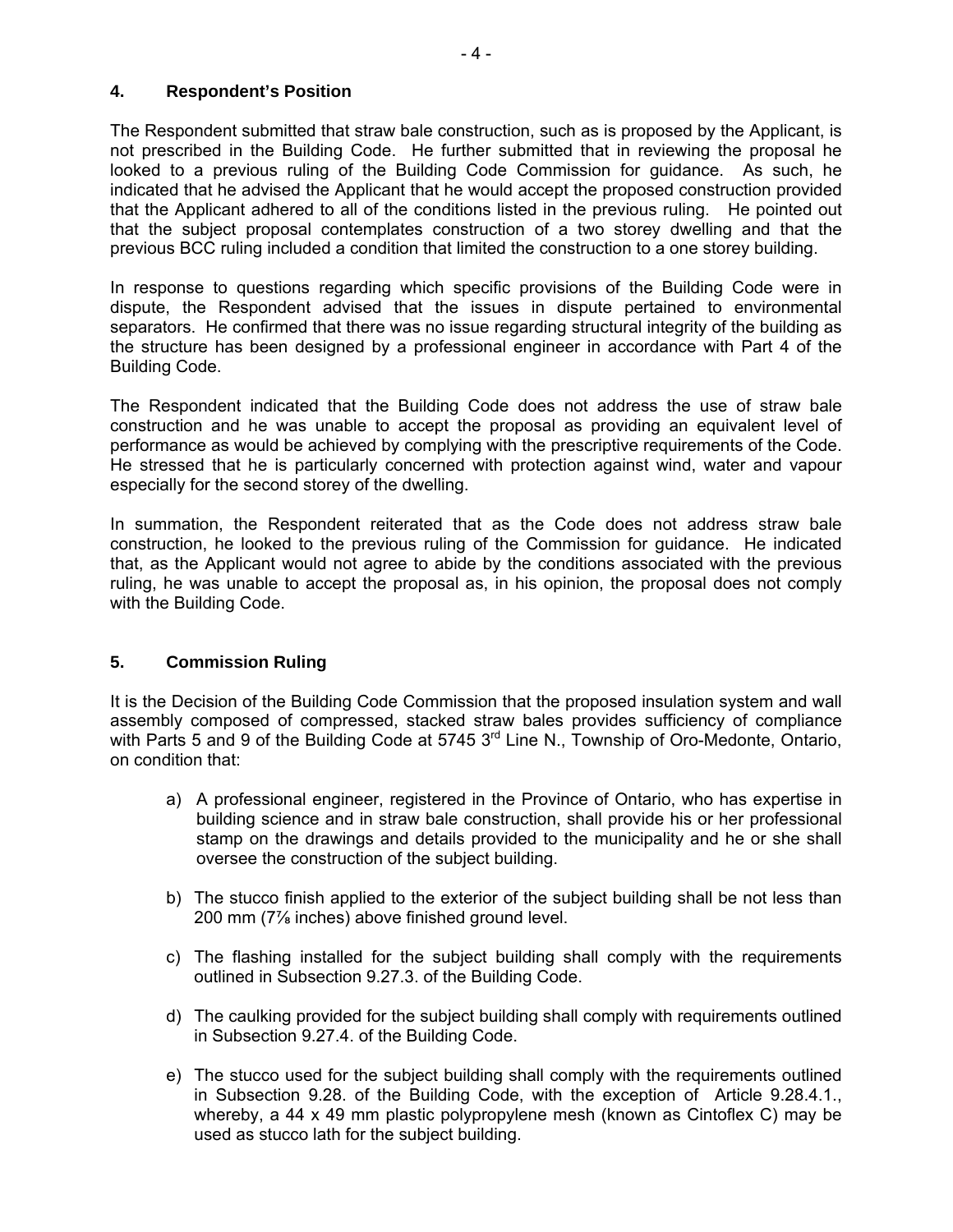#### **6. Reasons**

- i) The proposed straw bale wall assembly is being used as an insulation system only. The straw bale wall assembly is not being used to structurally support the subject building. Furthermore, the Commission heard evidence at the hearing that the municipality did not have an issue with respect to structural adequacy of the subject building as the drawings submitted had been stamped by a professional engineer licensed in the Province of Ontario.
- ii) Based on evidence presented at the hearing and the condition requiring a review by a professional engineer having expertise in building science, the Commission is satisfied that sufficiency of compliance with the requirements outlined in Part 5 of the Building Code will be achieved.
- iii) The Commission notes that the municipality would have accepted the proposed use of straw bale construction based upon a previous ruling and conditions issued by the Building Code Commission. However, in this instance the Applicant's proposal included, among other things, using straw bale construction of a second storey and using an alternative to wire mesh as stucco lath. Based on the evidence heard by the Commission regarding the design of the proposed building on the subjects of thermal insulation, dampproofing, flashing, air barriers, vapour barriers, interior and exterior finishes, the Commission is satisfied that the construction proposed will meet the intent of the Building Code in respect to these requirements.
- iv) The Commission heard evidence indicating that the thermal resistance values attributed to the compressed straw bales exceed the minimum thermal resistance values outlined in the Building Code.
- v) In the opinion of the Commission, the roof projection of the subject dwelling provides sufficient overhang so as to provide protection to the first and second storeys of the dwelling.